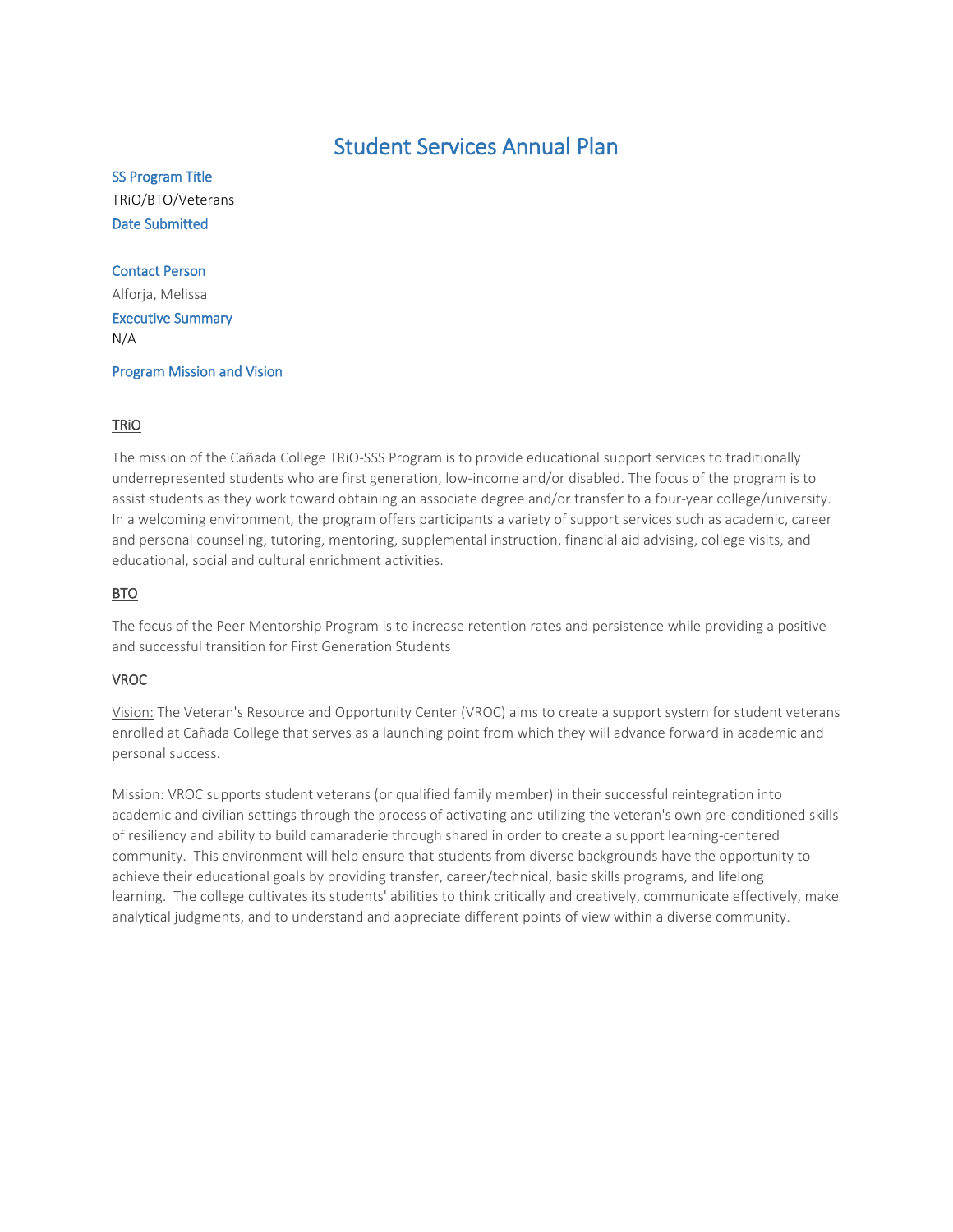Relationship of Program to College Mission: *Indicate how the program aligns with the college's mission by checking the appropriate boxes. Check all that apply:*



Lifelong Learning

Relationship of Program to College Vision: *Indicate how the program aligns with the college's vision by checking the areas that you address in your program.*

П Quality of Academic Life ⊽ Diverse Culture ⊽ Personal Support and Development of Students ⊽ Student Success Programs ⊽ Innovative Programs Preparing Students for the University  $\overline{\mathcal{L}}$ Innovative Programs Preparing Students for the Modern Workforce ⊽ Innovative Programs Preparing Students for the Global Community

Program Data Measures List: *List the program or department data measures in this box that were used in this past cycle.*

#### **TRIO**

For 2012-2013, TRiO can positively identify compliance with Funded-to-serve objectives. However, persistence, good academic standing objectives are not measured until after the close of the academic year and reported the following Fall.

## VROC

Qualitative data was collected in Fall 2013 measuring student veterans' initial experience transitioning to academic life at Cañada, current experience, and campus services.

#### Reflection on Data: *Provide a reflection on what the data means*

#### TRiO

Please see attachment under Program Data Measures which has a screenshot photo of SSS Objectives.

VROC

Reflection on Data

6 veteran students including one veteran ally participated in the focus group Major Findings:

1) Veteran Students benefit from creating a cohort experience with other each other

2) Assistance is needed to navigate through the academic processes and departments such as financial aid,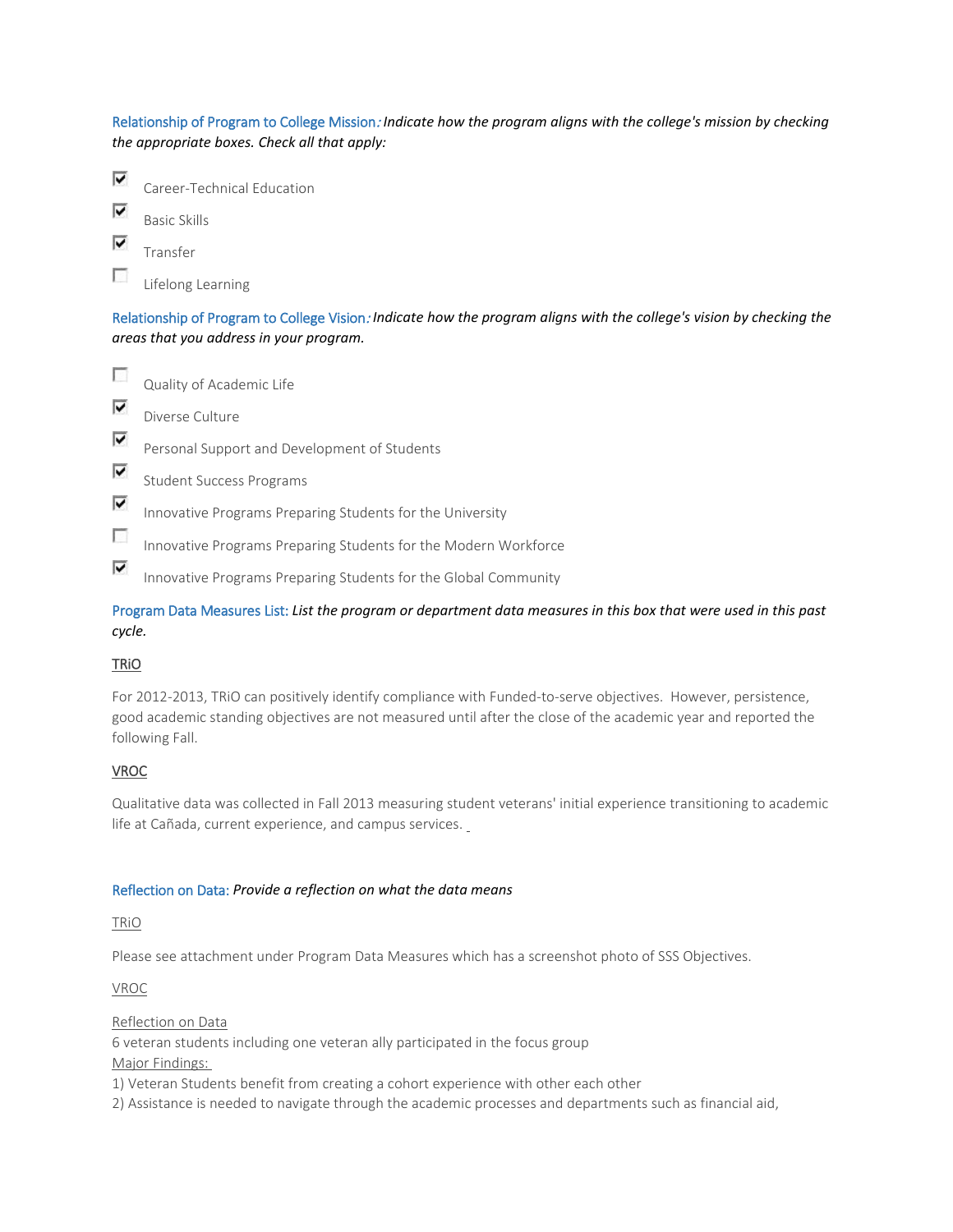admissions, and counseling

3) Some instructors are not veteran friendly and make veterans feel excluded from the learning process

4) There is a vast amount of academic support available

5) Bridge to Engineering program provided a cohort experience for student veterans, engaged student veterans in career development, and assisted with their academic performance

6) Not all student veterans who utilize VROC and using their GI Benefits and/or may not be eligible to receive GI Benefits

#### Provide a reflection on what the data mean

The qualitative data will be used to inform our programming and support areas for 2014-15 to develop a learning community among student veterans, improve integration between Vet Services and instruction, improve accessibility to academic counseling, and to seek internship opportunities. Our services must also expand to serve all student veterans including those who are using GI Benefits and those who are not.

## Accomplishments: *List any program major accomplishments* TRiO

• TRiO is funded to serve 156 students and our staffing consists of: 1 Faculty Coordinator, 50% Office Assistant II, 50% Program Services Coordinator, and 2- Instructional Aid II working (25 hours a week) for the 2013-2014 academic year.

Due to significant staffing changes that were finalized in mid-September 2013, for Spring 2014 we wanted to have more event and activities. In addition to themed months as mentioned below, we have offered 15 activities and events to date. Of those events and activities, the BTO/Stem Counselor together with the BTO, VROC and TRIO PSC and the TRiO counselor kicked off a 6 week series called; Men's and Women's Discussion Group. These meetings are still taking place until the end of April and have addressed the college experience. To date, we have invited guest speakers to address financial literacy and career job trends.

Our instructional aids have offered workshops covering: Math Anxiety, Personal Statement and Preparing for a Tutoring Session at the beginning of the Spring 2014 semester. About 80% of our TRiO students start out in precollege level math and often report math anxiety. TRiO's math tutor, Pat Sehl offered 2 math anxiety workshops in February to address these issues. Jason Jimenez, our writing IA II, has offered 2 personal statement workshops and partnered with Soraya Sohrabi from the Transfer Center to help students write the University of California prompts and for the Cañada College scholarship. All of these workshops are open to all students on campus. Pre and Post Surveys will also be administered for each workshop offered.

Transfer Success Tours: Continued partnership with Transfer Success Tours Collaborative (Transfer Center, EOPS, BTO, TRiO, and Basic Skills Learning Community) through Vending Commission Funding Support. Tours for Spring 2014

- UC Davis
- CSU Monterey Bay

#### TRiO Points- Requiring 5 TRiO contacts every semester

TRiO SSS has made strides to provide more intentional counseling. Our mandated TRiO points in which each student must have at least 5 types of contacts with the TRiO staff, 2 of which are counseling appointments and 1 of which include submitting progress reports due every semester and the other 2 can be from attending a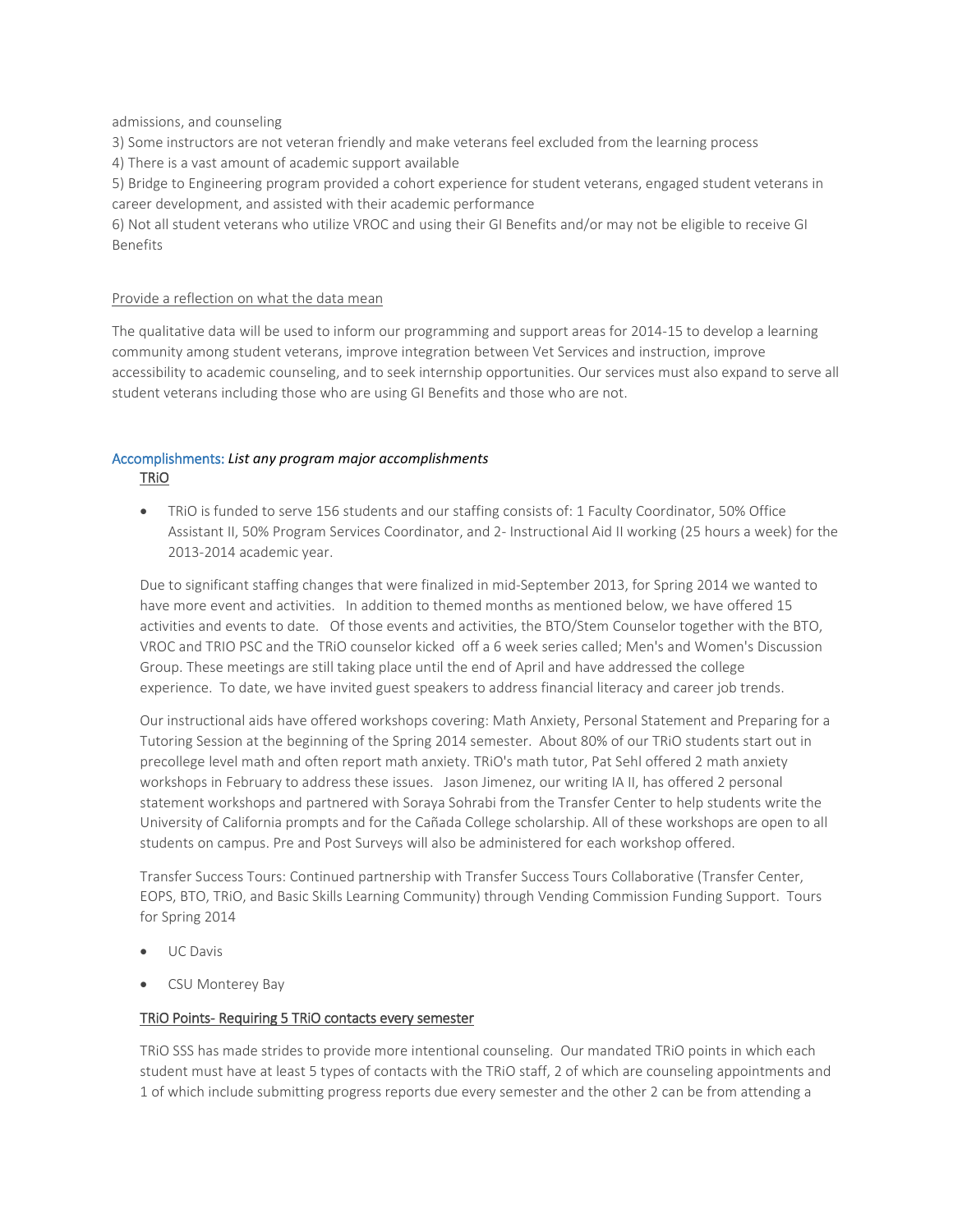campus wide event or TRiO sponsored event. The fall TRiO participation point are due October 11 and the Spring deadline is March 21. Beginning with a student counseling appointment, we now feel that more prescribed measures are needed, therefore many of our students are required to list an academic and personal goal using the SMART goals methodology.

To date, we have not been able to account for how many of our students have met this goal. We will have an exact count once the deadlines has passed which is March 21. In past years, about 25% of students have met these requirements. Students who do not meet these program requirements will be contacted by the TRiO Faculty Coordinator and Program Services Coordinator and could potentially be dropped from the program. TRiO progress reports are the paper version of the early alert process used in basic skills and helps us to work closely with students and their instructors to help monitor their academic success. It is also a great way for students to receive direct feedback from their instructors. Follow up contacts are made with students who are performing well in by all staff and encouraged to make additional counseling and tutoring appointments. Referrals are also made to Learning Center Tutoring and other departments as well.

#### Financial Literacy Offerings to meet the 6 Higher Education Opportunity Act (HEOA) Financial Literacy Mandates

TRiO is required to offer or partner with on campus programs for students to learn about financial literacy. In 2013-2014, March is themed Financially Fit month. For the month of March, we are offering 2 workshops for students to utilize CashCourse.org.

Cash Course. Org is free website that ties in directly with the HEOA mandates. The six HEOA mandates are: (1) personal and family and budget planning (2) understanding credit building principles to meet long term and short term goals (3) cost planning for post-secondary education (4) college of cost attendance (5) Financial Assistance (differences between public vs private) and (6) assistance in completing Free Application for Federal Student Aid (FAFSA).

As of last week, the district approved Cash course as the financial literacy tool to be used in the 2014-2015 school year at all three campuses.

## BTO

- BTO for the 2013-2014 academic year currently have 120 mentees, 1- 20% Program Services Coordinator, 12 Peer Mentors and 1 Student Assistant.
- 1. Increased program's capacity to support at least 120 first generation college students by hiring and training 12 qualified peer mentors in Fall 2013
- 2. Spring 2014 Developed a successful partnership with Associates to Bachelor's Program (A2B) to open 4 new peer mentor positions (each at 10 hrs/week) to support both A2B and BTO's Early Childhood Education and Psychology program participants
- 3. Strengthened relationship with STEM and hired 2 STEM Peer Mentors (each at 6 hrs/week) to support both STEM and BTO's retention and persistence strategies
- 4. Spring 2014 STEM in partnership with BTO offered a fieldtrip for engineering students to visit UCSB and Cal Poly
- 5. Provide mentoring and tutoring services to Sequoia high school students participating in the SAFE Sequoia after school program
- 6. Hired a student assistant
- 7. Introduced tutoring services to BTO with Math and Reading & Writing Instructional II Aides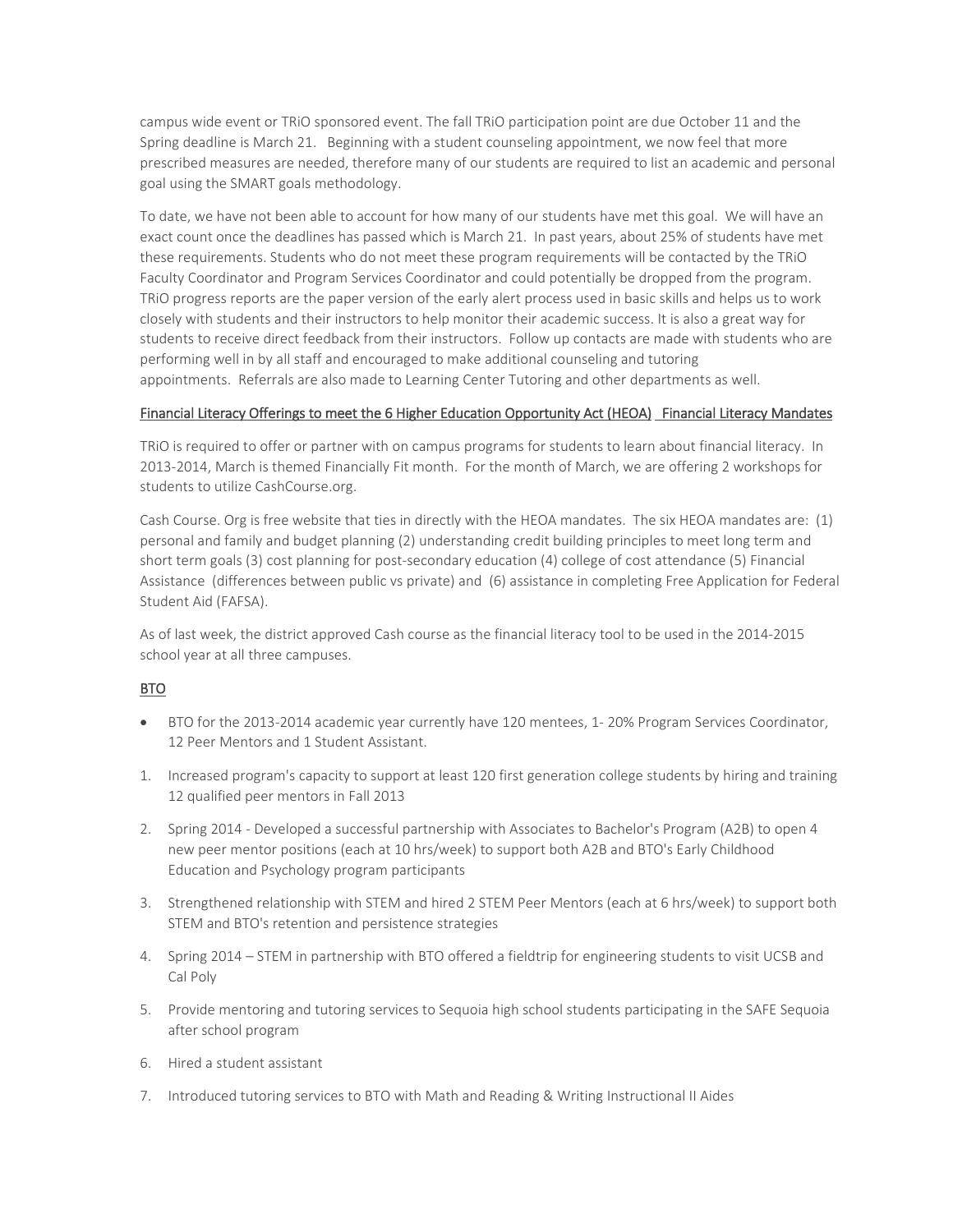- 8. Increased BTO trainings and resources available to support AB540 and undocumented students
- 9. Raised \$1200 towards BTO mentee book vouchers in Fall 2013's 3<sup>rd</sup> Annual Redwood City Oktoberun
- 10. Established administrative processes to track mentees progress on completing program requirements
- 11. Implemented peer mentor work requirements to support professional development, student engagement, and opportunities for service-learning
- 12. Hosting first annual First Generation Professional Mixer during Majors 2 Careers day to provide students an opportunity to develop networking skills and engage with professionals who were former  $1<sup>st</sup>$  generation college students
- 13. Participated in Fall and Spring Math Jam and recruited  $1<sup>st</sup>$  generation students for the program
- 14. Acknowledged by the Accreditation Team as an innovative support program
- 15. BTO counselor offered group counseling through the Men's & Women's group in collaboration with TRiO Counselor by creating a safe environment for students to discuss personal, academic, and career concerns
- 16. Program Services Coordinator attended Get Focused, Stay Focused training on the freshman initiative and 10-year plan

#### VROC

• For the 2013-2014 academic year, VROC has 100 student veterans and dependents enrolled. Fall 2013 has 48 students certified and Spring 2014 has 40 students certified. The staffing consists of 1- 30% Program Services Coordinator and 1 Student Assistant.

a) Continued to participate in tri-campus VROC meetings with sister colleges, Skyline and College of San Mateo, to further support our student veterans and to further the development of our VROC centers

b) Spring 2014, offered \$4200 in at least 4 housing scholarships to student veterans who are in financial need and are no longer eligible for GI benefits

c) Spring 2014, implemented group academic counseling sessions once a week to increase the accessibility and visibility of the VA academic counselor and offers priority to veteran students during drop in hours

d) Spring 2014, incorporated bi-weekly VA certifying official visits to VROC during Tuesday Eat & Greets

e) Developed an internship opportunity for student veterans pursuing STEM majors to work with a Stanford Bioengineering professor at the VA Palo Alto Hospital

f) Hosted Veterans Appreciation Week to increase visibility and awareness of the veteran student community through collaborations with SFSU's Veterans Coordinator

g) Vet Service Team Members (VA Certifying Official, VA Academic Counselor, and VROC Program Services Coordinator) participated in several professional development trainings such as the Veterans Summit, UC4: Serice Members and Veterans, and Women Veterans trainings

h) Created a Veterans Statement of Responsibility agreement outlining the institutional expectations of student veterans while enrolled at Cañada

i) Implemented Veterans Checklist to help streamline the admissions and certification process

j) Participated in the development of potential internship opportunities for veterans students through a partnership with NPower and its Technology Service Corps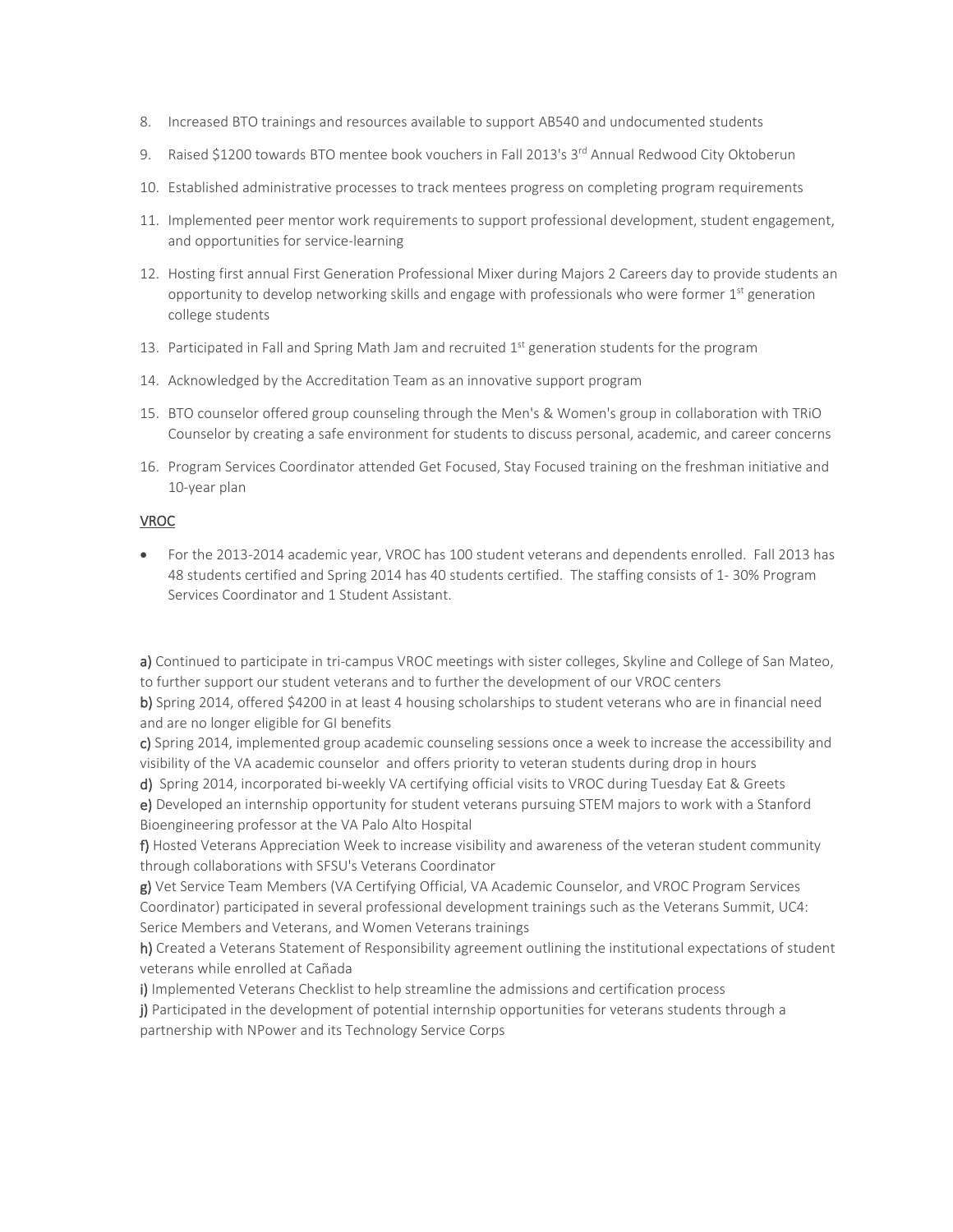## Changes in your program this year: *What changes has you seen in your program, and why do you think these changes have occurred?*

## TRiO

#### Staffing Changes

TRiO has undergone many changes in staffing this last academic year. Once the former project director left to pursue other opportunities and with a 5% reduced budget, key personnel positions were changed. As a cost savings measure, the project director position and adjunct counseling position were merged into a full time Faculty Coordinator position. Two newly created positions were implemented: (1) Program Services Coordinator (PSC) in which this position supported 50%TRiO, 30% BTO and 20% VROC program services as well as overseeing the Financial Literacy workshops and (2) Office Assistant II – 50% TRiO and 50% A2B

#### Financial Constraints

Due to budget constraints, the A2B program has collaborated with us to begin offering tutoring services utilizing our instructional aids II employees to pay from March until May 90% of their salaries. This also allowed the TRiO IA II's to keep maintain their 25 hour work schedule.

Despite the reduction in counseling services and a reduced 5% budget for the 2013-2014 school, TRiO continues to strive to provide comprehensive services to our students.

#### Student Participation

With the 5% reduction in budget cuts, our funded to serve number has been slightly reduced from serving 165 to now 156 students for the 13-14 academic year.

#### Stronger Collaborations

The A2B program now resides where the former Alternate Media lab used to reside. This is an added benefit as it has created sustainability financially for our IA II positions, and provided a full time OA II position that serves both programs. Future collaborations with events and workshops are in the works with the A2B, BTO and TRiO pro

#### TRIO

As mentioned above, these changes occurred due to budget constraints, key personnel and location changes. Due to budget cuts, TRiO also reduced the number of funded to serve students from 165 in previous years to 156 for the 2013-2014 academic year.

#### Changes in Eligibility Requirements:

For continuing students who wish to apply to TRiO, we changed the requirements for continuing students to have least a 2.5 GPA and be enrolled in at least 9 units. For first year students, we also required that he or she be enrolled in at least 9 units.

#### Changes in Program Requirements:

We required that all of new and incoming students, fill out the SMART goals in which students will identify a personal and academic goal for the semester.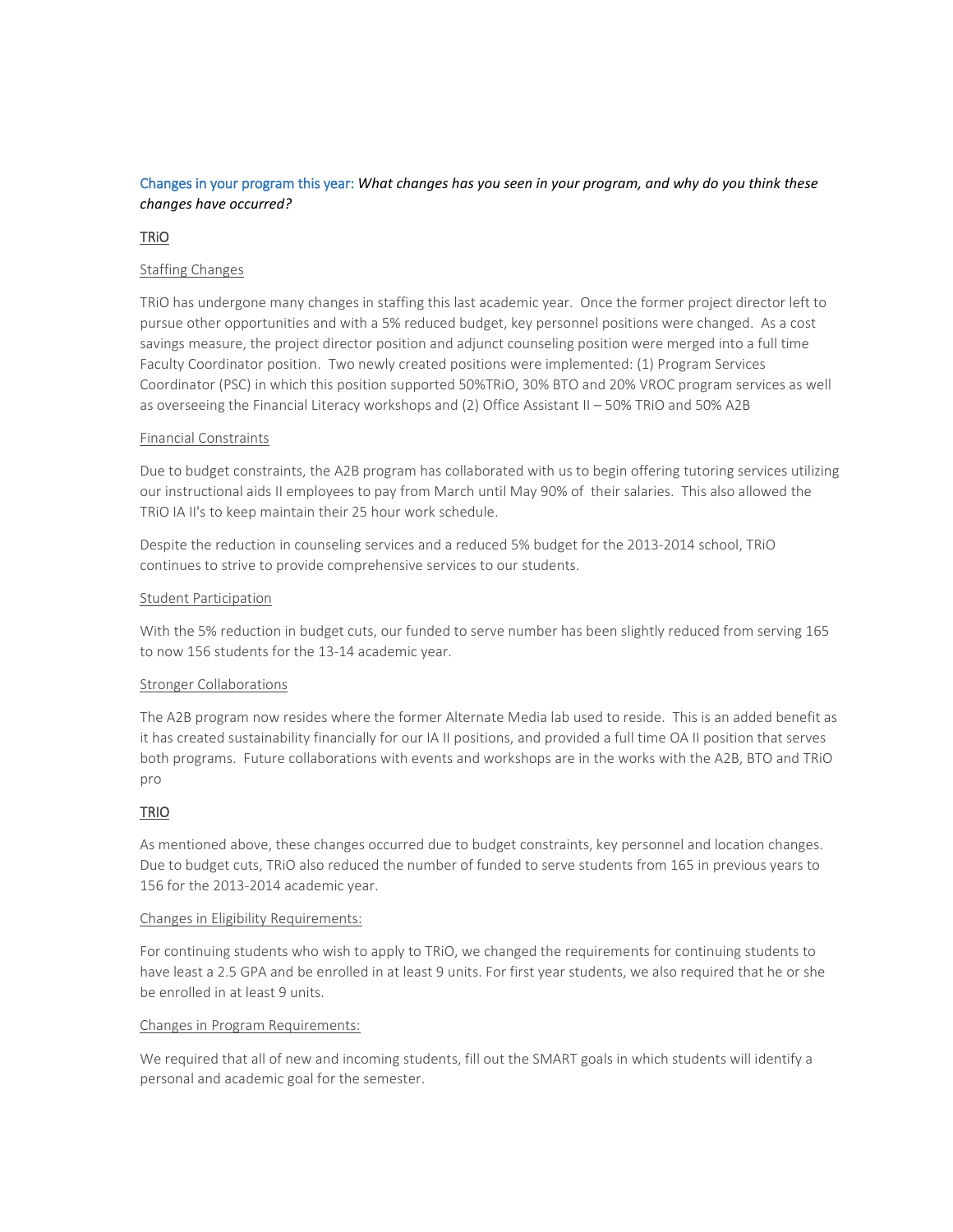#### Changes in Events and Activities: Themed Months modeling after Habits of Mind movement

In order to appeal more to our students, we piloted in Spring 2014, themed months modeling after the Habit of Mind movement as mentioned the 3FSN workshops. January was themed Jumpstart. February was themed-Own it. March was themed Financially Fit. April's theme is Empowering Transitions and May's theme is Can't Stop, Won't Stop.

## BTO

#### Staffing changes

In Fall 2013, the part-time coordinator/counselor and the TRiO-SSS Director were no longer with BTO. The short-term part-time retention specialist position was discontinued. As a savings measure, the solution was to consolidate the responsibilities of the retention specialist and some responsibilities of the the director into a program services coordinator position. This position dedicates 30% of its time to VROC, 20% to Beating the Odds, and 50% to TRiO-SSS. Also, counseling hours have been reduced from 9 hours to 6 hours.

Also, in Fall 2013 a BTO student assistant was hired provide administrative support to the Program Services Coordinator such as filing, data development, and event coordination.

#### Student Participation

Student participation has increased at the beginning of Fall 2013 as a result of hiring more BTO Peer Mentors to support 120 mentees. With this change, we have an increased need for a database and to utilize SARS to track appointments and workshops.

#### BTO

As mentioned above, BTO has undergone staffing changes due to reorganization and cost savings measures. BTO has also experienced change in student participation due to an increase in hiring more student mentors.

#### VROC

#### Staffing changes

In Fall 2013, the part-time retention specialist and the TRiO-SSS Director were no longer with VROC. The solution was to consolidate the responsibilities of the retention specialist and some responsibilities of the tire director into a program services coordinator position. This position dedicates 30% of its time to VROC, 20% to Beating the Odds, and 50% to TRiO-SSS.

Also, in Fall 2013 a work –student VROC student assistant was hired to assist the Program Services Coordinator with maintaining the VROC space and assisting the VA Certifying Official with filing and other certification responsibilities.

#### Student Participation

Student participation has decreased as a result of student veterans enrolling in upper-level courses at other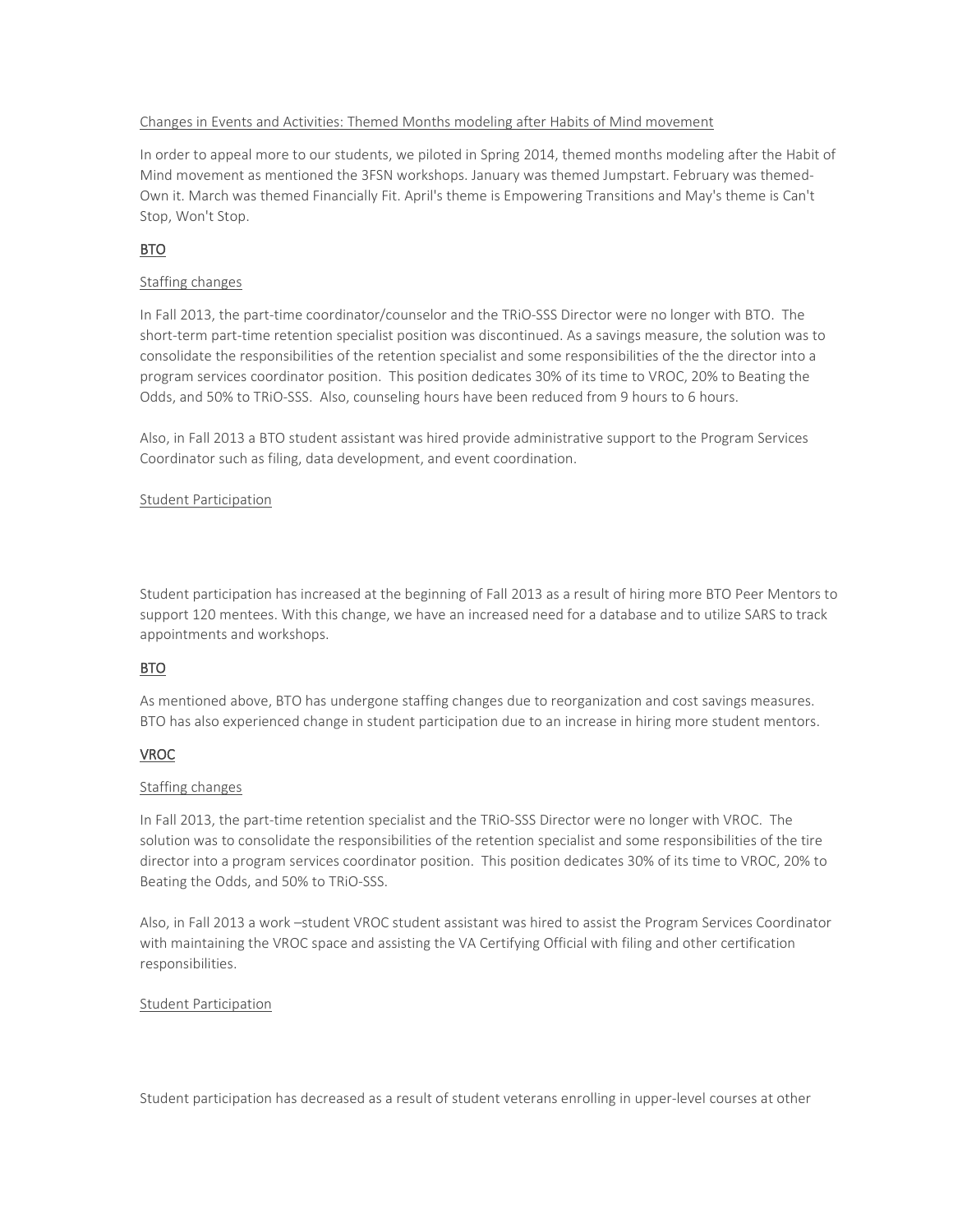institutions within the district. This may also be attributed with the recent staffing changes. However, there is an increase of new student veterans attending Cañada.

#### Community Partners

With continued staffing changes and departmental changes within VROC, relationships with community partners have been affected. As a result, we are developing new relationships with community partners to assist with fundraising efforts to sustain our program.

## VROC

As mentioned above, VROC has experienced changes in staffing and private funding which is reflective of the growing need to expand services and provide sustainable long term funding our Veterans and their dependents.

#### Changes for Next Year: *What changes, if any, do you want to make in your program for next year?*

## TRiO

We wish to require more programmatic changes to our program by requiring that all new and continuing students complete a SMART goals every semester, submit a personal statement and financial budget.

In 2014-2015 and onwards, TRiO will continue to require that each student attend at least 1 type of financial literacy workshop or event. We plan to have each student submit in their files a record of a personal budget and costs associated with paying for college. We also hope to have each student have a personal statement in their file. Eventually we would like to move toward the model of an E-portfolio that will include comprehensive plan of: academic goals, transfer, budgeting, personal statement, a comprehensive Student Educational Plan, SMART goals done every semester, and letters of recommendation, and study abroad plans.

We plan to measure this by creating a portfolio in their student files. Pre and Post Surveys will also be administered for each workshop offered.

With the hopes that we get the WFSN grant, we will work closely to help provide more services that incorporate financial literacy. We hope to incorporate in all of our new and continuing orientations, the Bags of Hope as created by our adjunct counselor, Dr .Lilia Chavez. We feel this a much needed practice for our students to have exposure to as this gives heavy insight into the social, emotional, and psychological influences we have that relates to student achievement and finances. In spring 2015, we along with Beating the Odds (BTO) PSC, hope to offer a 1 unit career peer mentoring course which will allow the BTO peer mentors and TRiO Student Advisory Club (TSAC) officers 1 unit of credit for all the work they do far in the community and on campus. There is already an established peer mentoring course that the counseling has in place. For the next upcoming academic year, we hope to use this curriculum and update it as well to reflect current best practices.

#### BTO

a) Develop a pilot program for incoming 1<sup>st</sup> generation college students interested in STEM majors and provide mentorship to assist with STEM pathway

b) Offer a course in peer mentoring to institutionalize the service-learning oriented curriculum provided to peer mentors and to enhance trainings

- c) Offer CO-OP units to peer mentors
- d) Measure program effectiveness based on mentee experience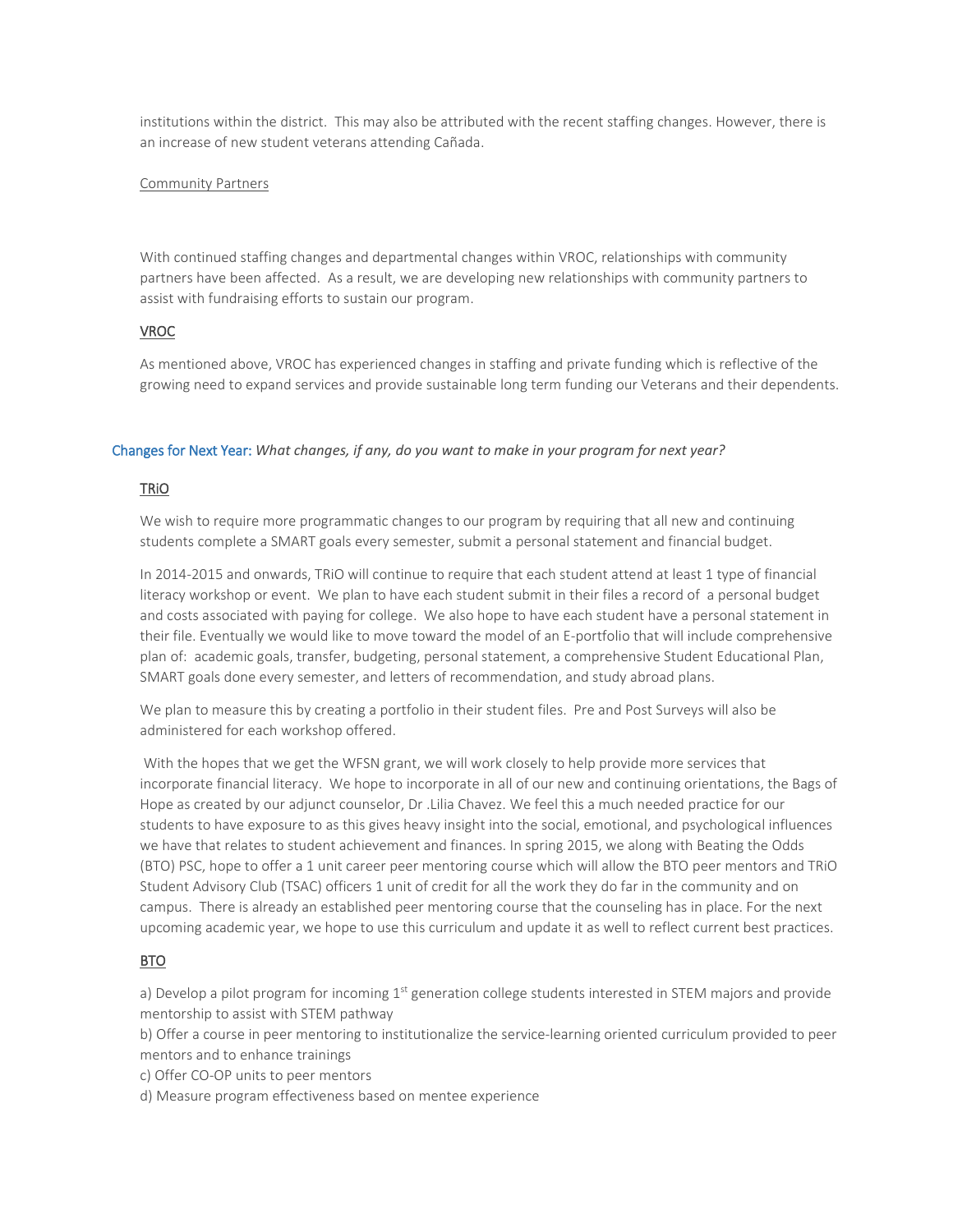e) Further develop the relationship with SAFE Sequoia to establish a peer mentoring after school program f) Outreach to local high schools and continuing adult schools to engage students with mentorship prior to enrolling at Cañada

g) Improve tracking data such as appointments, workshop attendance, usage of BTO facility,

h) Develop an online system allowing mentors to submit their weekly mentor reports electronically

#### VROC

a) Re-convene the Veterans Advisory Council by first incorporating key departments at Cañada College including Admissions & Records, Financial Aid, Counseling, Disability Resources, and Instruction

b) Implement Vet Student Orientation to make the transition into academic life easier and to include veterans in the matriculation process containing specific information about their benefits and expectations

c) Hire two veteran student peer mentors to mentor new veteran students by providing support and campus navigational skills

d) Develop a strategic plan for the upcoming academic year that includes effective programming for weekly Tuesday Eat and Greets, Veterans Appreciation Week, and campus trainings for students, faculty, and administers

e) Reconvene the Veteran Student Organization

f) Strengthen partnership with Peninsula Vet Center for referral services and workshop offerings pertaining to veterans benefits, health care, and other VA resources

g) Increase marketing of the veterans resource center and outreach efforts to veteran student population

h) VA Academic Counselor and Vet Service Team members will provide training to counselors to help foster their ability to advise and support student veterans

i) Increase the visibility of VA Academic Counseling and continue to provide priority to student veterans

#### Student Learning Outcomes:

*Describe your student learning outcome and the results you have from last year as follows: Student Learning Outcome Assessment Results Evidence/Analysis Use of Results SLO for Next Year Given the results of your SLO this year, do you plan to keep the same SLO or develop a new one?*

#### *TRiO and BTO Student Learning Outcomes*

*SLO: I am aware of the tutoring services available to me at Cañada College. SLO: I know how to access tutoring services at Cañada College.* 

*TRiO and BTO decided to measure the same SLO for the 2013-2014 academic year. We created a pre and post survey that measured students' level of understanding of tutoring services. Initially, 4 workshop sessions were held that were mandatory for new and continuing students to attend, but as is the case with most workshops, attendance was low. We decided to reach more students during counseling appointments and when student would stop by the TRiO and BTO areas for quick questions. A total of 31 surveys were administered from February 1, 2014- March 24, 2014.*

*TRiO and BTO Assessment Results*

*TRiO & BTO* • *31 surveys were administered* 

• *15 were TRiO students only*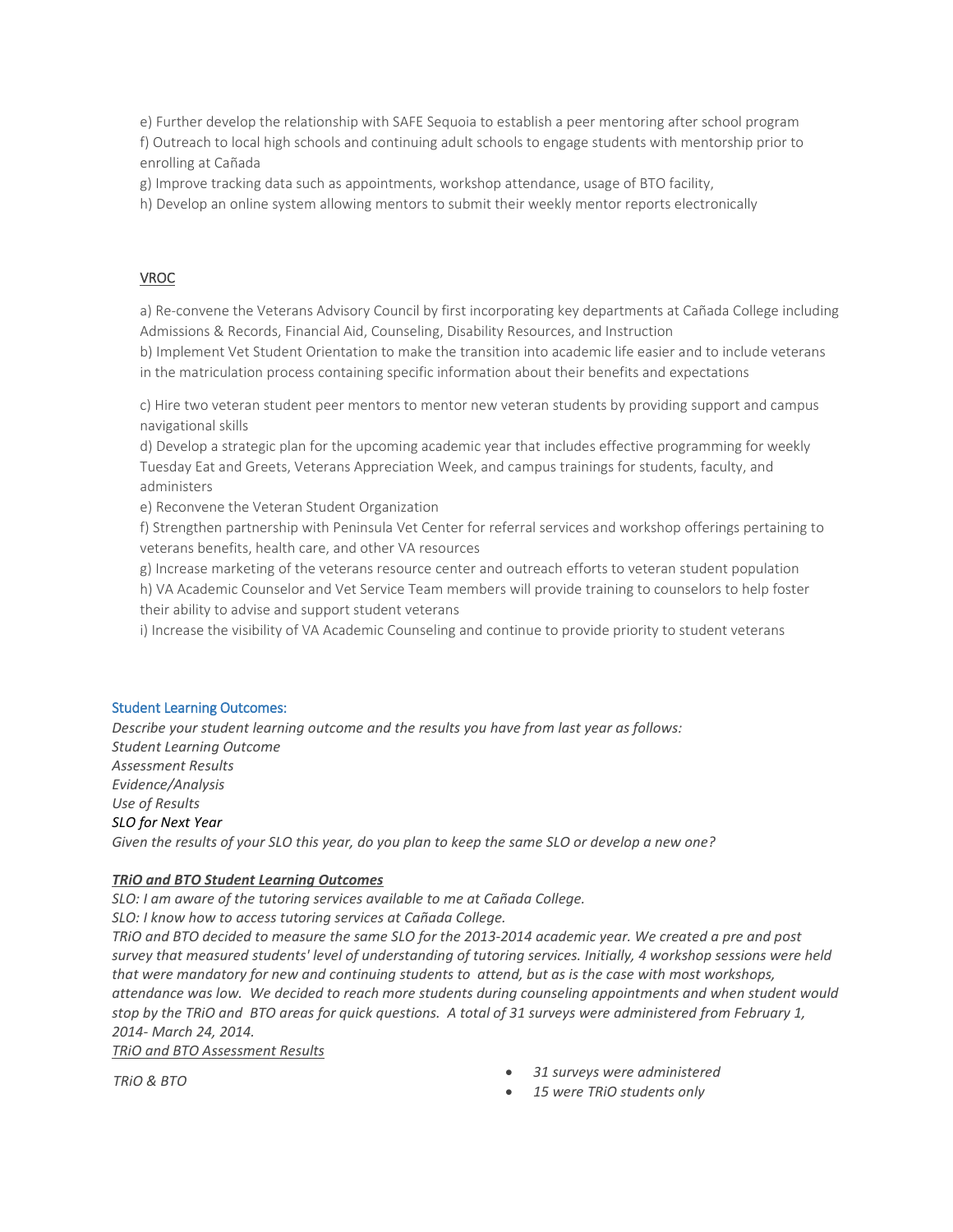- *10 students were both TRiO and BTO members*
- *6 were only BTO students*
- *There was a slight increase reported in accessing and preparing for tutoring appointments in which 4 Likert scale questions were administered having an average of 4.2-4.6 to the post surveys ranging from 4.7-4.9.*
- *Of the 31, 24 commented that they know now to come prepared for tutoring services by bringing all materials with them and coming with questions about the subject they needed assistance with.*

#### *Evidence/Analysis*

*The timing of the survey would have been better if we started administering these surveys in Fall 2013 during new and continuing student orientations and during tutoring and counseling appointments to obtain a larger sample. We will also be sure to ask students to report their grade point averages (GPA) and to measure the connection between numbers of tutoring sessions attended. Of the 31 administered, 11 reported seeking out tutoring services when they were having difficulty. 11 students reported seeking out tutoring services during midterms, finals, and when they were having difficulty. If we chose to measure this SLO for the upcoming 14-15 academic year, we will ask for each student to state their overall GPA. 24 were continuing students and 7 were new students.* 

#### *Use of Results*

*Measuring this SLO has given us the insight to include information to our students on accessing and preparing for tutoring services in all of our orientations.*

#### *VROC*

П

*Not applicable. Our program will work towards identifying SLOs for 2014-2015 in collaboration with TRiO-SSS and Beating the Odds.*

SLO Changes: *If you are changing your SLO(s), please describe why*

Keep same one(s)

⊽ Created new one(s)

SLO Changes: *If you are changing your SLO(s), please describe why*

#### TRiO and BTO

TRiO and BTO would like to measure financial literacy for the 2014-2015 school year. With the newly open space of the Financial Literacy Lab this semester and with the hopes that we obtain the WFSN grant and continued collaboration with Financial Aid Counseling, we want to focus more on offering more workshops and events centered on Financial Literacy.

#### VROC

Based on our results from our Fall 2013 focus group with student veterans and supporters of veterans, connectedness through knowledge of campus resources will be measured for 2014-2015. SLO: Students are knowledgeable of at least 3 campus resources available to support their academic endeavor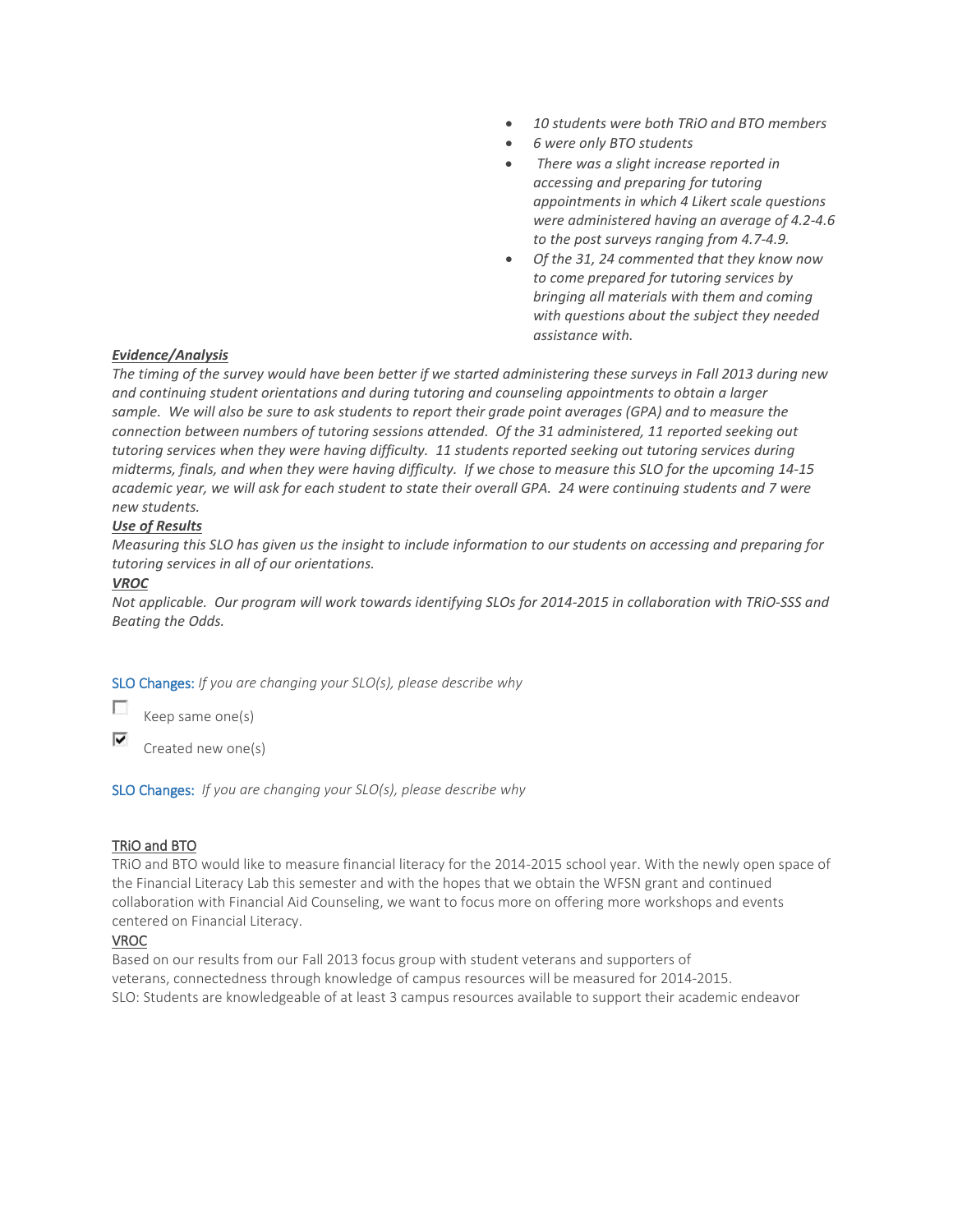SLO Relationship to Strategic Directions: *Check each of the college's Strategic Directions that your SLO addresses*

⊽ Teaching and Learning

F Completion

г Community Connections

⊽ Global and Sustainable

SLO and Strategic Directions: *Describe how your SLO relates to the strategic directions*

#### Strategic Objectives:

Objective 2.4: Improve entry by identifying clear student pathways for basic skills, career/technical, general transfer, specific majors, and courses/programs.

Objective 2.6: Improve progress through increased intentional counseling and other services to guide students to completion of their goals.

Measuring students' knowledge of tutoring services and preparedness also ties win the strategic objectives 2.4 and 2.6 by creating more intentional interactions with students and helping to reinforce the student success tools that are free and available them on campus such as tutoring.

#### College Goals:

Goal Four: Improve success, retention, and persistence of students who are in basic skills classes, including English as a Second Language

Goal Five: Improve the persistence and transfer rate of students enrolled in transferable courses.

Goal Eleven: Improve number of certificate and degree awards.

Goal Four, Five, and Eleven are indirectly correlated; by virtue that success, retention, and persistence depends on the students' ability to maximize all their resources on campus, gain the skills needed to successfully comprehend and complete their classes. Measuring their current knowledge of tutoring services and know how to prepare for tutoring relates to all the above goals mentioned.

#### Student Engagement Plan

ENGAGED

2. Key intake programs including orientation, assessment, advisement, and placement will be integrated and mandatory

VALUED

5. Every student will be carefully monitored throughout the first term to ensure successful progress; the college will make interventions immediately to keep students on track.

This SLO also ties in with the engaged and valued plans by stressing to students that tutoring is a free helpful way for students to feel more connected to the campus and help to the succeed in their classes. We also plan to stress the importance of tutoring during all of our new and continuing student orientations in the 2014-2015 academic years.

#### SAO Action Plan:

*List your SAO for the upcoming year and describe the Following: Student Learning Outcome Activities to Achieve the SLO Assessment Measures What do you expect to learn*

We plan to hold workshops and events to measure financial literacy. We also plan to share more information about financial literacy during new and continuing student orientations.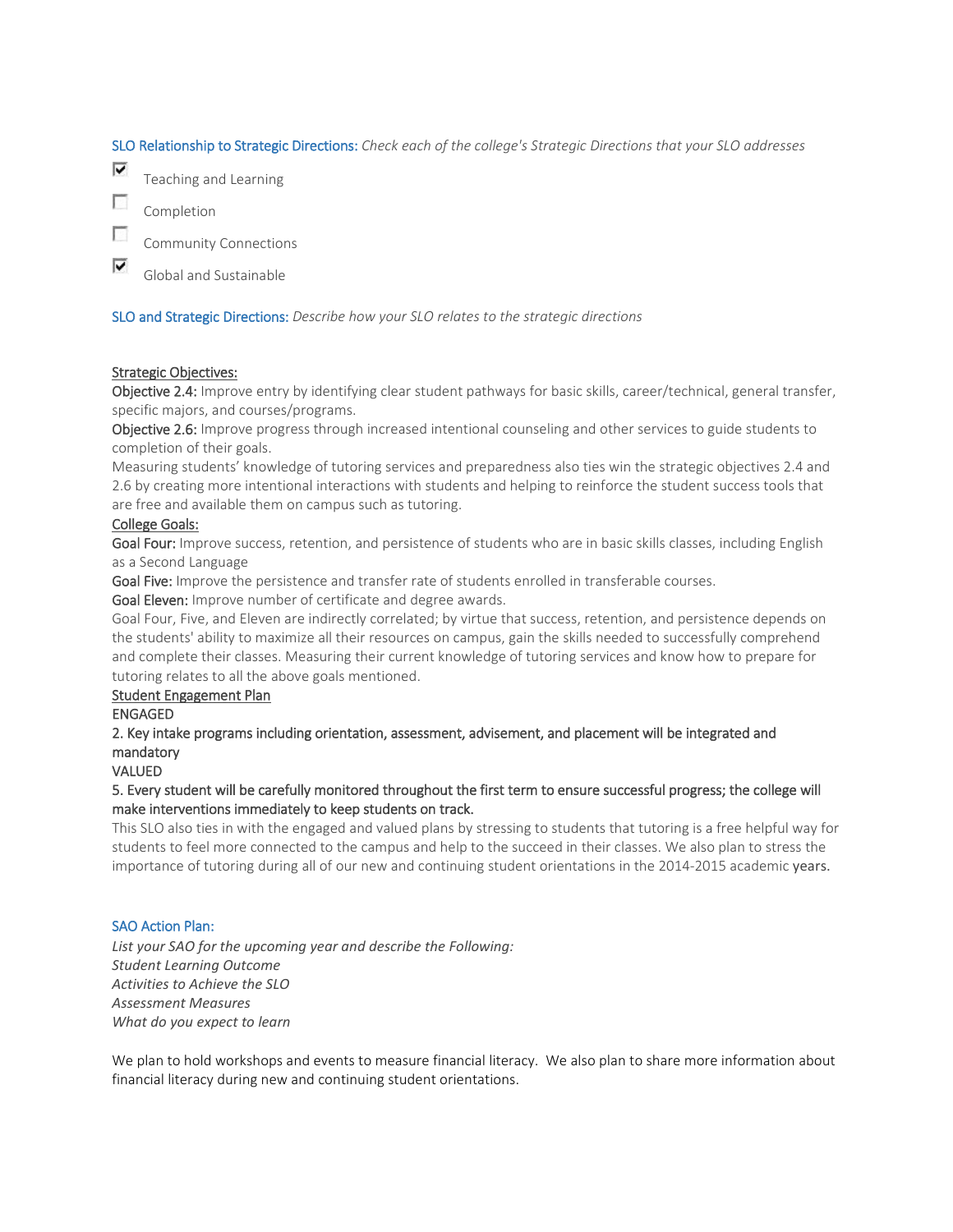#### Service Area Objectives:

*Summarize the assessment results of your Service Area Objectives, to include the impact on the quality and success of the program.*

N/A

#### Service Area Objectives: Next Year

*Describe the Service Area Objectives for next year: Service Area Objective Activities to be Conducted Assessment Measures Why this was selected*

N/A

# Relationship to EMP Teaching & Learning: *Check any EMP Teaching and Learning Objective that relates to your*

*Service Area Objective*

- $\mathcal{L}_{\mathcal{L}}$ 1.1 Assess SLOs
- $\overline{\mathcal{L}}$ 1.2 Flexible course scheduling
- $\sim$ 1.3 Professional development
- ⊽ 1.4 Student engagement
- $\overline{\mathcal{L}}$ 1.5 Facility Planning

Relationship to EMP Completion: *Check any EMP Completion Objective that relates to your Service Area Objective*

- ⊽ 2.1 Connections and outreach  $\sim$ 2.2 Assessment testing
- ⊽
	- 2.3 Orientation
- ⊽ 2.4 Student pathways
- ⊽ 2.5 100% FAFSA
- ⊽ 2.6 Intentional counseling
- ⊽ 2.7 Basic skills effective practices
- $\overline{\mathcal{L}}$ 2.8 Mentorships
- ⊽ 2.9 Degrees and certificates
- $\overline{\mathcal{L}}$ 2.10 Career center
- $\mathcal{L}_{\mathcal{L}}$ 2.11 Transfer center
- ⊽ 2.12 Monitor student success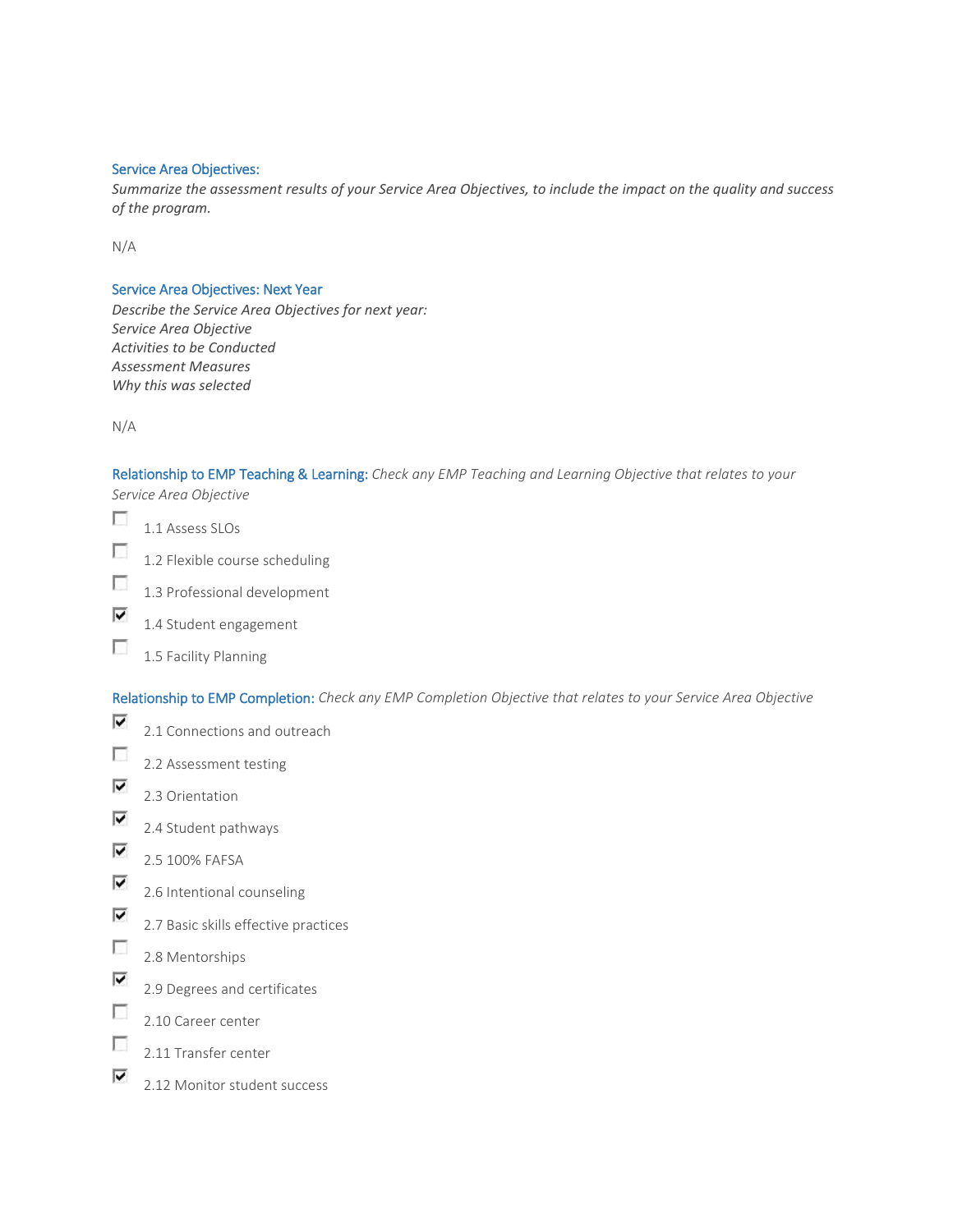Relationship to EMP Community Connections: *Check any EMP Community Connections Objective that relates to your Service Area Objective*



Г 3.2 Community advisory group

3.3 Service learning

г 3.4 Contract education

## Relationship to EMP Global and Sustainable: *Check any EMP Global and Sustainable Objective that relates to your*

*Service Area Objective*



п 4.2 International and University Centers



⊽ 4.4 Sustainability awareness

## Resources: Faculty and Staff:

*Describe your new staff needs: Position Title FT/PT (%) Rationale*

## TRiO

Position Title: Adjunct Counselor FT/PT (%): PT at 10-20 hours per week

Rationale: TRIO students are required to meet with an academic counselor at least twice a semester to ensure that they are progressing with their academic goals and are maintaining an updated Student Education Plan. Over this last academic year we have lost a full time project director, offered only 12 hours of counseling per semester and no room in our budget to hire an additional counselor. With the upcoming changes in program requirements, the TRiO program will need more counseling availability to follow up with students and provide more counseling peak times especially during Tuesdays and Wednesdays which are also busy days for committee meetings.

Position Title: Instructional Aid II

FT/PT (%): 2- FT 37.5 hours per week 10% TRiO, 90% A2B

Rationale : Due to TRiO's budget cuts and A2B's need to offering tutoring to University Center and A2B program participants, A2B and TRiO have joined their funds together so that Instructional Aid II employees can both work 25 hours a week and tutor any student that belongs either program. The A2B project director and I have will have yet to discuss this possible partnership as we are now piloting mid Spring semester. Our IA II are highly qualified candidates who are both possess graduate degrees in the tutoring disciplines. TRiO and A2B programs would benefit from this partnership of offering IA II full time positions since it will allow both programs to have more staff to follow up with students, create, plan, and facilitate student success workshops and events.

#### $\overline{a}$ BTO

Position Title: Academic Counselor

FT/PT (%): PT at 20/hrs. per week

Rationale: Mentees and peer mentors are required to meet with the BTO academic counselor at least twice a semester to ensure that they are progressing with their academic goals and are maintaining an updated Student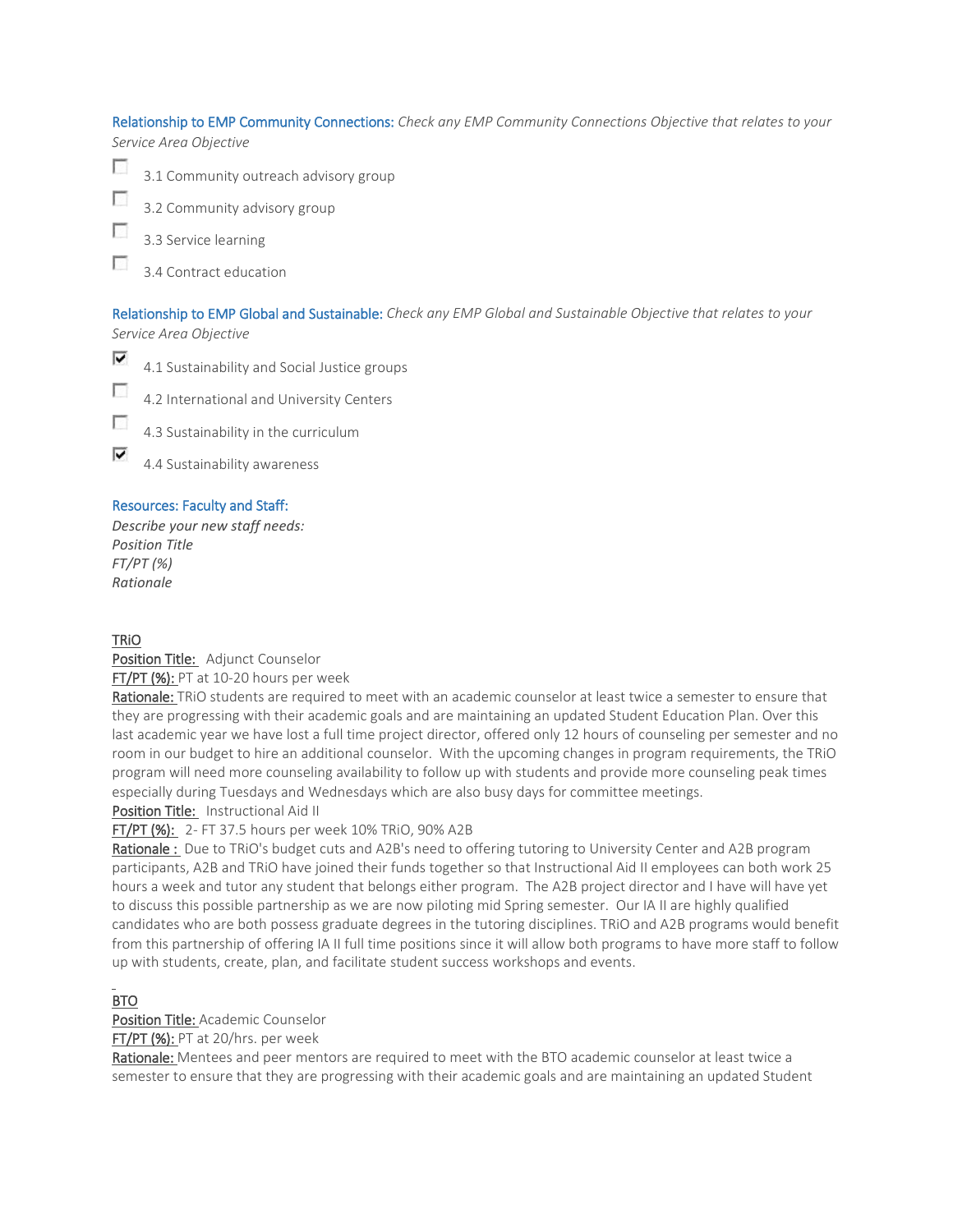Education Plan. With the increase of program participants, an increase from 6 to 20 hours will help provide more academic counseling support for first generation college students.

Position Title: Veterans Student Peer Mentors (2)

FT/PT (%): PT at 10/hrs. per week

Rationale: Peer Mentors will be cross-trained through BTO and will be funded via VROC to readily support Veteran mentees. Peer Mentors will help increased the connection and navigational capital of new veteran students.

## VROC

Position Title: Veterans Resource and Opportunity Center Retention Specialist

#### FT/PT (%): PT 50%

Rationale: With the increased responsibilities of the TRiO-SSS/BTO/VROC Program Services Coordinator, a retention specialist is needed to assist with the day-to-day program support, provide orientation, update Veterans' website, and maintaining the VROC space.

Position Title: Veterans Student Peer Mentors (2)

#### FT/PT (%): PT at 10/hrs. per week

Rationale: Peer Mentors will be cross-trained through BTO and will be funded via VROC to readily support Veteran mentees. Peer Mentors will help increased the connection and navigational capital of new veteran students.

Position Title: Psychology Intern with a specialization on Veteran communities

FT/PT (%): PT 50%, at least 20 hrs. /week

Rationale: Student veterans are a unique student population that would benefit from campus resources such as psychological services. A psych intern who specializes on veterans will be instrumental to supporting student veterans to transition successfully into academic settings and will help increase retention and success rates.

#### Resources: Professional Development: *List your area's professional development needs* TRiO

- Council for Opportunity in Education (COE) for all interested TRiO Staff
- TRiO Student Advisory Club Officers- TRiO Student Leadership Conference in Washington, D.C.
- Effective and promising practices for persistence, good academic standing, graduation/transfer support
- Effective and promising practices for tutoring pedagogy, especially in working with students from first generation and students with learning or physical challenges
- Financial Literacy Training for trainers

BTO

l,

- Effective and promising practices for persistence, good academic standing, graduation/transfer support
- Effective and promising practices for tutoring pedagogy, especially in working with students from first generation backgrounds
- Effective and promising practices for peer mentorship pedagogy, especially in working with first generation students
- Financial Literacy Training for trainers
- Continued training for support AB540 and undocumented students especially through Educators for Fair Consideration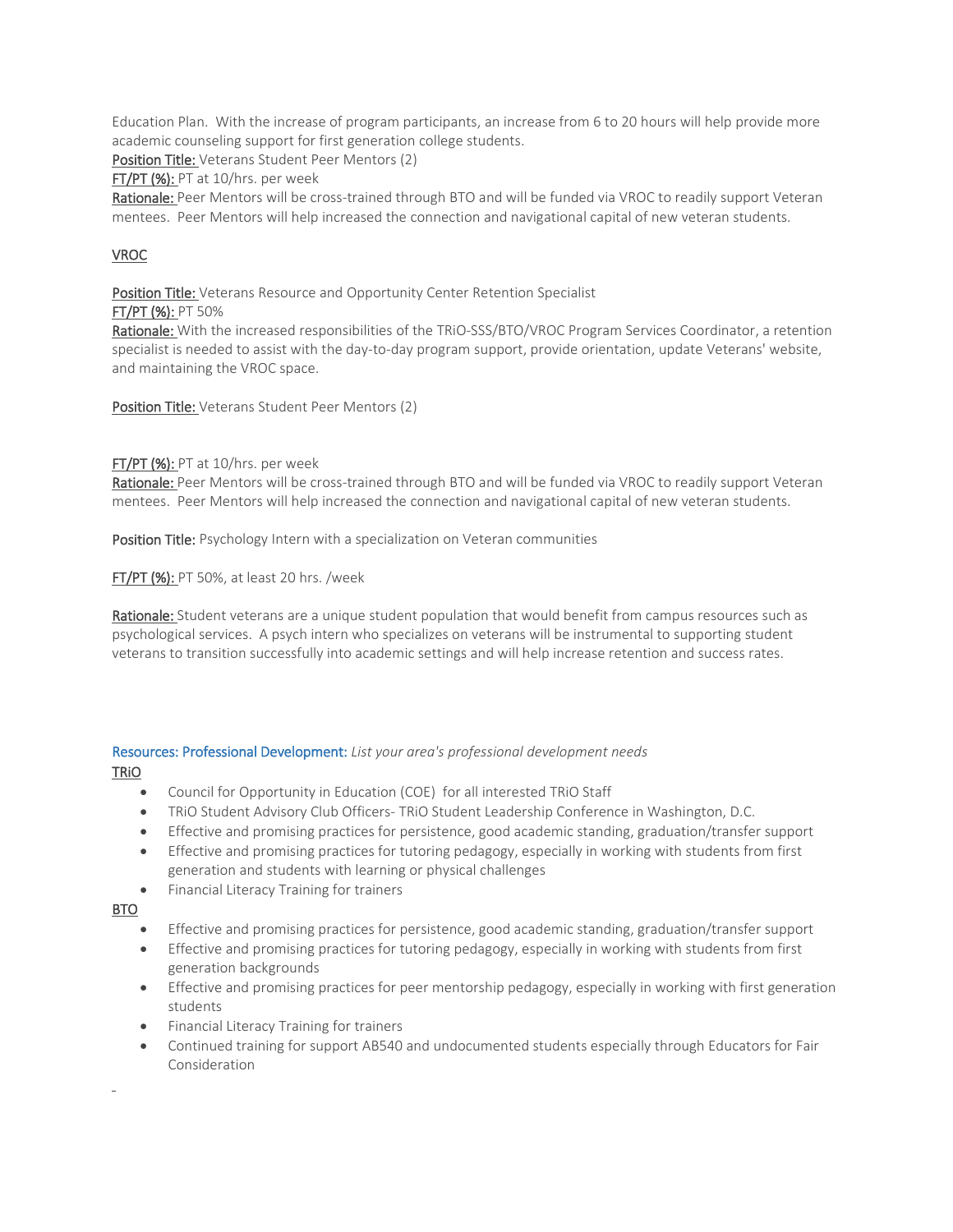## VROC

a) Effective and promising practices for persistence, good academic standing, graduation/transfer support especially as it relates to veterans

b) Continued training in wellness and mental health, especially in regards to Traumatic Brain Injury and Post Traumatic Stress Disorder

c) Continued training for coordination of Certifying Official, VA designated counselor, VROC Program Services Coordinator and other VROC affiliated staff, such as the Veterans Summit hosted California Community Colleges and Western Association of Veterans Education Specialists Conference

d) Financial Literacy training for trainers

e) Continue Kognito veterans in Distress Training

f) Continue District SMCCD collaborative peer sharing via campus visits and mutual learning

g) Continued outreach and learning of local community agencies, services, people, and resources

h) Continued training in women veterans' and military sexual trauma

Resources: Equipment: *Describe the equipment you need*

N/A

l,

Resources: Technology: *Describe the technology equipment you need* N/A

## Research Requests: *Describe the research requests you have to assist you in planning and program review*

## TRiO

1) Cross Reference data of first-generation, low income students, and students with disability for:

Persistence

academic standing

retention

graduation

transfer

and graduation and transfer combined goal

2) Query for Math and English placement for TRiO students early in the semester

3) Compare persistence and retention rates for TRiO and non-TRiO students

4) Demographic data

## *BTO*

1) Cross Reference data of first-generation, low income students, and students with disability for: Persistence academic standing retention graduation transfer and graduation and transfer combined goal

2) AB540 and undocumented student data (in aggregate to protect student confidentiality)

3) Query for Math and English placement for BTO mentees early in the semester

4) Compare persistence and retention rates for BTO and non-BTO students

5) Demographic data